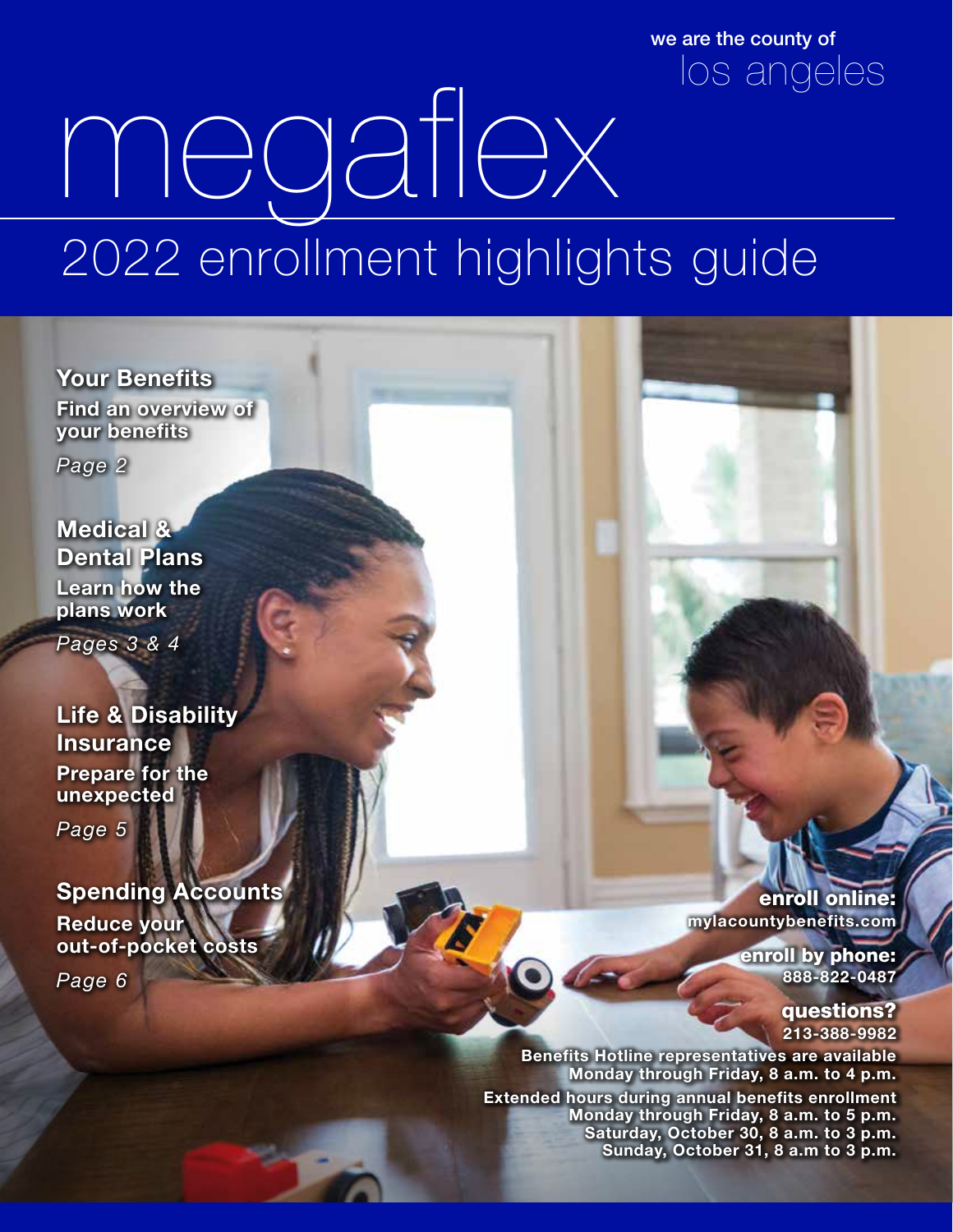### your benefits

The County of Los Angeles cares about you and your family. That's why we offer a comprehensive benefits program to help enrich your life while protecting your future and your loved ones.

#### *MEGAFLEX* 2022 BENEFITS AT A GLANCE

#### Medical

- Kaiser Permanente HMO
- Anthem Blue Cross HMO
- Anthem Blue Cross PLUS POS
- Anthem Blue Cross Prudent Buyer PPO
- Anthem Blue Cross Catastrophic

#### **Dental**

- MetLife (SafeGuard) HMO
- DeltaCare HMO
- Delta Dental PPO

#### Survivor Income Benefit Coverage (Retirement Plan E members only)

Accidental Death and Dismemberment (AD&D) Insurance

#### Disability Benefits

- Short-Term Disability (STD)
- Long-Term Disability (LTD)

Medical Coverage Protection Long-Term Disability (LTD) Health Insurance

Elective Annual Leave Days

#### Spending Accounts

- Health Care Spending Account (HCSA)
- Dependent Care Spending Account (DCSA)

#### Optional Life Insurance1

- Group Variable Universal Life (GVUL) Insurance
- Dependent Term Life

*1 You pay for both types of optional life insurance with after-tax dollars. Your premiums for the other benefits shown in this table generally are paid with pre-tax (before-tax) dollars.*

### dependent eligibility

Your dependents may be eligible for *MegaFlex* medical and dental plans.<sup>2</sup> Eligible dependents include:

- Your spouse or domestic partner
- Your children, children legally adopted by you, children awaiting finalization of their adoption by you, stepchildren, children of whom you are the legal guardian, children you support because of a valid court order, and children of your domestic partner:
	- Under age 26
	- Age 26 and older if your child became disabled before the limiting age and is approved by your health plan (check with your health plan to determine the limiting age)
	- Under age 18 for legal guardianship

When adding eligible family members during your benefits enrollment, you must provide Social Security numbers (SSN) and required documentation (birth/adoption/marriage certificate) within 10 calendar days from the date you enroll.

If you re-enroll a spouse who was dropped during the 2015 Dependent Eligibility Verification (DEV) process, you must provide a marriage certificate AND proof of ongoing relationship that lists your spouse's name and mailing address, such as a recent monthly household bill, recent federal tax return, or recent bank statement.

#### Loss of Eligibility

You MUST remove an ex-spouse, ex-domestic partner, ex-stepchildren, and any other ineligible family members from your health care coverage. Such situations include divorce or the end of a domestic partnership. Even if your divorce decree requires you to maintain health care coverage for your ex-spouse or ex-stepchildren, you may not keep them enrolled in your *MegaFlex* benefits.

*<sup>2</sup> Both types of optional life, AD&D insurance, and spending accounts have different dependent eligibility requirements. For details, see your* MegaFlex *Summary Plan Description (SPD).*

#### Tobacco-user Fee

Tobacco users enrolled in a medical plan under *MegaFlex* pay an after-tax charge of \$20 per month.

This fee will be waived if you certify that you have not used tobacco products within the past 12 months, or that you are having difficulty stopping smoking due to nicotine addiction and will actively participate in a County medical plan smoking-cessation program during the next Plan Year.

#### Choose Carefully — Your Elections Are Final

After the enrollment deadline, you will not be able to change your benefits until the next annual benefits enrollment.

The only exception is if you have a qualified life event, such as a change in family status or employment, which may make you eligible to change your elections. See "Benefit Changes During the Year: Life Events" on page 7.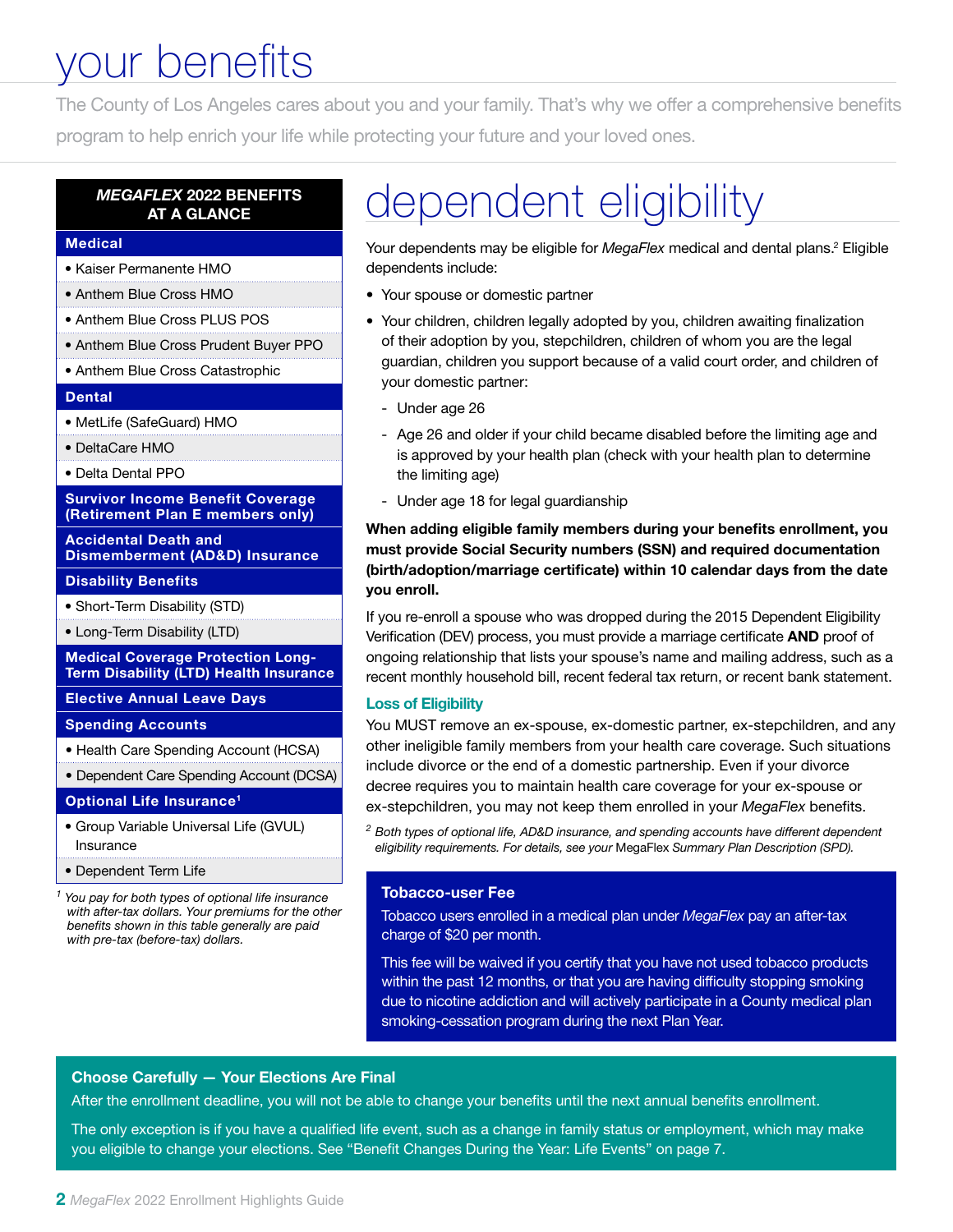### medical plans

|                                     | <b>Health Maintenance</b><br><b>Organization (HMO)</b>                                                                                                                                                                                                                                                     | <b>Point of Service (POS)</b>                                                                                                                                                                                                                                                                                                                          | <b>Preferred Provider</b><br><b>Organization (PPO)</b>                                                                                                                                               | <b>Catastrophic</b>                                                                                                                                                                                     |  |
|-------------------------------------|------------------------------------------------------------------------------------------------------------------------------------------------------------------------------------------------------------------------------------------------------------------------------------------------------------|--------------------------------------------------------------------------------------------------------------------------------------------------------------------------------------------------------------------------------------------------------------------------------------------------------------------------------------------------------|------------------------------------------------------------------------------------------------------------------------------------------------------------------------------------------------------|---------------------------------------------------------------------------------------------------------------------------------------------------------------------------------------------------------|--|
| Coverage                            | • Preventive care<br>• Routine and major<br>medical care                                                                                                                                                                                                                                                   | Provides comprehensive medical coverage, including but not limited to:<br>• Prescription drugs<br>• Telehealth                                                                                                                                                                                                                                         | • Behavioral health care                                                                                                                                                                             | Provides comprehensive<br>medical coverage that:<br>• Covers preventive care<br>• Protects you from major,<br>unexpected medical<br>expenses                                                            |  |
| <b>Seeking</b><br>Care              | • You choose a primary<br>care physician (PCP)<br>who oversees your care<br>and refers you to HMO<br>specialists<br>• You have a network of<br>HMO providers to choose<br>from<br>• Except for emergency<br>care, you must be treated<br>by an HMO network<br>physician or hospital to<br>receive benefits | • You choose a primary<br>care physician (PCP) who<br>oversees your care and<br>refers you to specialists<br>• You do not need a<br>referral from your PCP<br>to see other doctors or<br>specialists<br>• Your out-of-pocket<br>expenses will be lower<br>when you use doctors,<br>hospitals, and other<br>health care providers in<br>the POS network | • You can see any licensed<br>doctor or specialist<br>• Your out-of-pocket<br>expenses will be lower<br>when you use doctors,<br>hospitals, and other<br>health care providers in<br>the PPO network | • You can see any licensed<br>doctor or specialist                                                                                                                                                      |  |
| <b>Costs for</b><br><b>Services</b> | • There are no deductibles<br>• You pay a copay for most<br>services<br>• HMOs generally have<br>lower copays and no<br>deductibles to meet, so<br>services usually cost less<br>than in PPO plans                                                                                                         | • There is no deductible if<br>you use network providers<br>and coordinate your care<br>through your PCP<br>• Out-of-pocket expenses<br>are lower when you use<br>network providers and<br>coordinate your care<br>through your PCP                                                                                                                    | • You must meet the<br>deductible before the<br>plan pays benefits<br>• Out-of-pocket expenses<br>are lower when you use<br>network providers                                                        | • You are responsible for<br>paying the cost of your<br>care until you reach the<br>annual deductible<br>• Once you meet your<br>annual deductible, the<br>plan covers 75% of most<br>care and services |  |
|                                     | Each plan pays 100% of preventive care when you use network providers.                                                                                                                                                                                                                                     |                                                                                                                                                                                                                                                                                                                                                        |                                                                                                                                                                                                      |                                                                                                                                                                                                         |  |

For more details, see the Medical and Dental Plans Comparison Chart in your benefits enrollment packet, or the *MegaFlex* Summary Plan Description (SPD) at mylacountybenefits.com.

### Getting Health Care Wherever You Are

The County's medical plans can make getting health care easy and safe while saving you money.

Telehealth — virtual care by computer or phone — brings the doctor to you no matter where you are, and it's usually faster and less expensive than an office visit.

Mail order service for prescription drugs provides a convenient and cost-effective way to have maintenance medications — such as medications for high blood pressure, cholesterol, or birth control — delivered to your home.

For more details about these benefits, see the Medical and Dental Plans Comparison Chart you received in your benefits enrollment packet, or contact your medical plan.

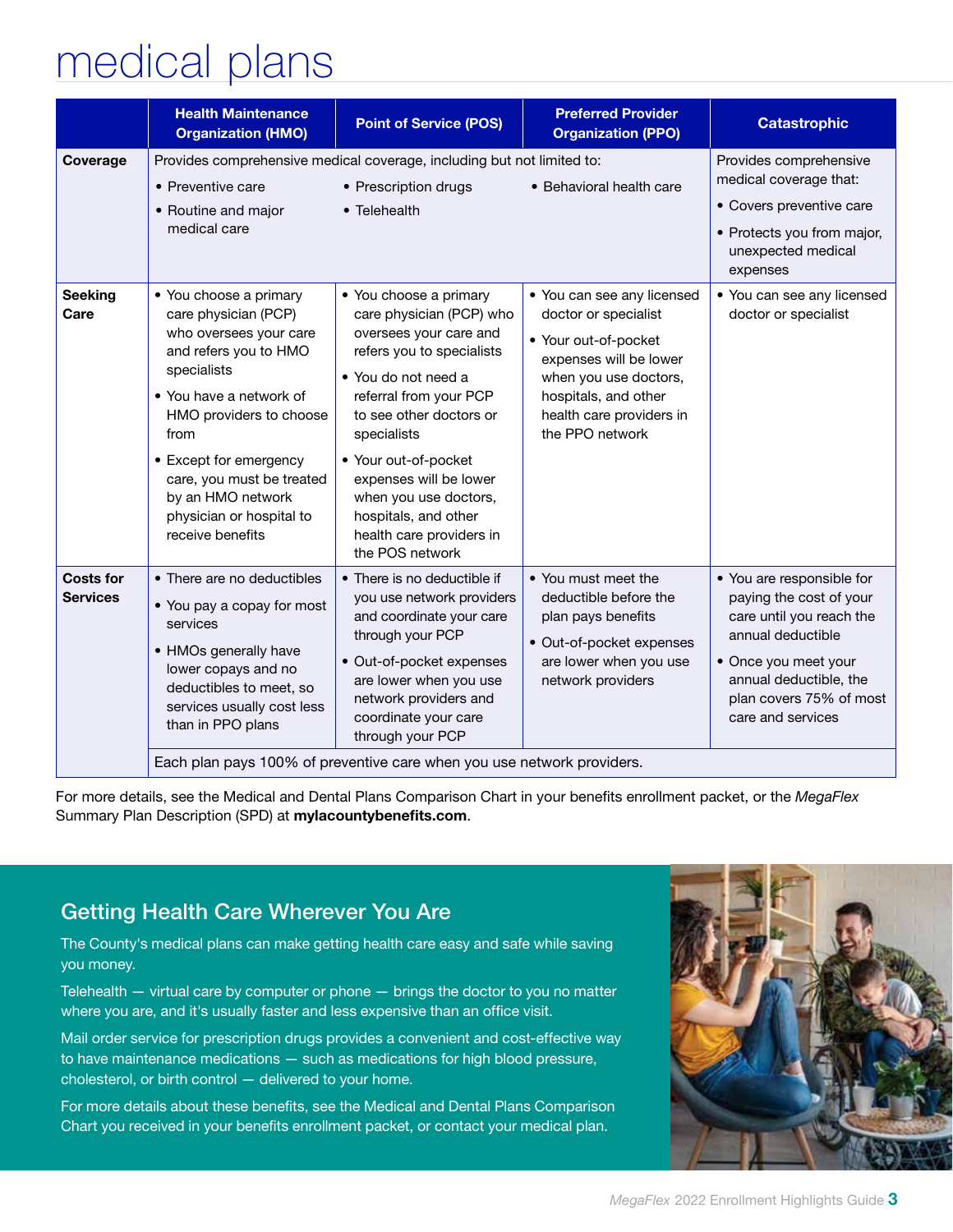### dental plans



Your *MegaFlex* program offers two HMO dental plans:

- MetLife (SafeGuard)
- DeltaCare

This program also offers a PPO dental plan:

• Delta Dental

When you enroll in an HMO dental plan, you choose a dental office, which becomes your primary care office. You must go to this office for all your dental care.

### annual leave

The Delta Dental PPO Plan offers two networks of participating dentists and dental care providers:

- Delta Preferred Provider Option (PPO) network: This network offers the highest benefits. Most preventive services are covered at 100%; many other services are covered at 85%. You pay no deductible.
- Delta Participating Dentist network: Delta pays benefits based on a fee agreement with the network's dentists. Most routine services are covered at 80%, after you meet the deductible.

When you enroll in a PPO dental plan, you can go to any dentist in either network, or to an out-of-network dentist. When you use network providers, the plan pays higher benefits (you pay less).

For details, see the Medical and Dental Plans Comparison Chart in your benefits enrollment packet or the *MegaFlex* SPD at mylacountybenefits.com.

Instead of traditional vacation and sick leave days, *MegaFlex* participants use annual leave days. Annual leave comes in two forms: non-elective leave days, which you earn, and elective leave days, which you may purchase.

#### Non-Elective Annual Leave

Eligible participants who work on a 40-hour week basis earn approximately four hours of non-elective leave each pay period; hours are available for use the next pay period. You may earn up to 80 hours (64 hours for 32-hour-week participants and 120 hours for 56-hour-week participants) of non-elective annual leave each Plan Year.

Participants with 20 years of service may earn an additional four hours of non-elective annual leave and four hours for each additional year of service up to an annual maximum of 100 hours (80 hours for 32-hour-week participants and 150 hours for 56-hour-week participants). Unused nonelective annual leave hours will carry over to the next Plan Year until the maximum is reached.

#### Elective Annual Leave<sup>1</sup>

Eligible participants may purchase from one to 20 elective annual leave days (16 days for 32-hour-week participants) each year. If you want to purchase elective annual leave days, you must purchase them during your initial enrollment in *MegaFlex*, or each year during annual benefits enrollment. You must use all your non-elective annual leave hours, compensatory time off, vacation, holiday leave, or when sick, sick leave, before you use any of the elective annual leave days you purchased for the year. You must submit a reimbursement request for any unused elective annual leave at the end of each year. Any monies that are reimbursed are taxed and subject to taxable cash limits for pensionable *MegaFlex* participants who have not signed the Pensionability Waiver.

#### Newly Eligible Employees

If you were an *Options* or *Choices* participant, you will no longer accrue full-pay or part-pay sick leave hours, or vacation. You can use your remaining accrued full-pay sick leave hours (subject to Plan rules), vacation, and holiday leave; however, you cannot use accrued part-pay sick leave hours or sick personal leave. You must use all your accrued leave benefits, including non-elective annual leave hours, before you use your elective annual leave days.

IMPORTANT NOTE: If you receive no pay for any month, the monthly cost for elective annual leave, short-term disability, and long-term disability will accumulate for each month the cost is not deducted from your paycheck. When you return to work, the County's payroll will deduct the total cost accumulated from your paycheck to recover the balance. For more information, see the *MegaFlex* SPD at mylacountybenefits.com.

*1 One elective annual leave day is equivalent to eight hours.*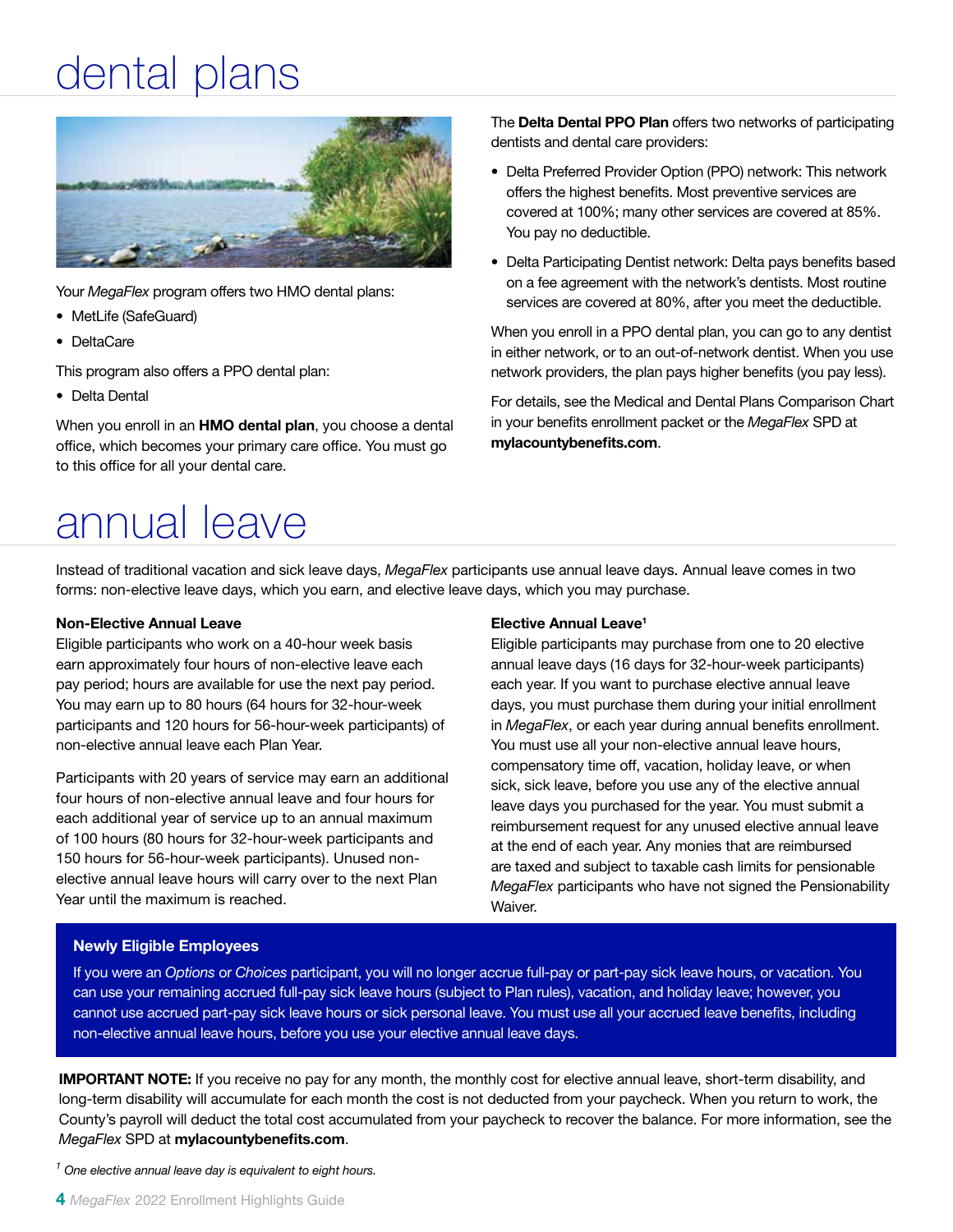## life insurance

Unexpected things happen that affect your life and the lives of those you care about. To protect you and your family, *MegaFlex* offers life and accidental death and dismemberment insurance. See the *MegaFlex* SPD at mylacountybenefits.com for eligibility rules and coverage.

#### Optional Group Variable Universal Life (GVUL) Insurance

You can buy GVUL insurance through MetLife at affordable group rates. You can purchase coverage of one-half to eight times your annual salary.

The County pays 50% of the cost of coverage and you pay the rest after-tax. If you purchase GVUL insurance for yourself, you may also purchase a limited amount of life insurance coverage for your spouse/domestic partner and dependent children.1

You can keep your coverage if you end your employment with the County.

#### Accidental Death And Dismemberment Insurance (AD&D)

You can buy AD&D insurance through New York Life at low monthly rates. If you die in an accident, become paralyzed, or lose a limb, eyesight, speech, or hearing because of an accident, your AD&D insurance pays benefits. See your benefits enrollment packet for AD&D coverage amounts and monthly costs.

If you have AD&D coverage, you may also purchase coverage for your eligible spouse or domestic partner under age 70, and children.<sup>2</sup>

#### Survivor Income Benefit Plan (for Retirement Plan E members only)

The Survivor Income Benefit plan pays benefits to your surviving spouse/domestic partner or your unmarried dependent children under age 18, or up to age 22 if full-time students. If eligible, you may purchase coverage equal to 10%, 15%, 25%, 35%, or 50% of your monthly salary, or during annual enrollment, increase coverage one level (for example, from 25% to 35%). The County pays 50% of the monthly premium and you pay the rest with pre-tax dollars.

See the *MegaFlex* SPD for limits in the amount of GVUL coverage you can buy if you purchase the Survivor Income Benefit plan.

*<sup>1</sup>* Optional GVUL Insurance: *Dependent children from age 15 days through age 18 (or through age 25 if full-time students) are eligible for coverage. <sup>2</sup>* AD&D: *Unmarried dependent children through age 20 (or through age 25 if full-time students).*

### disability insurance

**Short-Term Disability (STD):** The County provides STD coverage to replace 70% of your monthly pay, after a 14-day waiting period, if you are ill or injured and cannot work. You may purchase additional coverage to replace 100% of your monthly salary for 21 days, after a seven-day waiting period, and 80% thereafter. This additional coverage will apply to new injuries occurring on or after your STD coverage begins. See the *MegaFlex* SPD for information on how to file a claim.

26 weeks STD replaces a portion

of your income for up to 26 weeks after your STD coverage begins.

Long-Term Disability (LTD): You can buy LTD coverage to replace 40% to 60% of your income, which will be in effect once your STD benefits end, or after you complete a six-month waiting period. See the *MegaFlex* SPD at mylacountybenefits.com for more information.

If you are a Retirement Plan E member with five or more years of continuous service, the County pays the 40% LTD coverage option. You may purchase 60% coverage during your enrollment.

40%–60% LTD replaces 40% to 60% of your income once your STD benefits end (or after a six-month waiting period).

#### Medical Coverage Protection Long-Term Disability (LTD) Health Insurance

If you elect either the 40% or 60% option for LTD, you may also enroll in the LTD health insurance plan. It will help you continue your medical insurance coverage if you become totally and permanently disabled. You must be a General Member of Retirement Plan A, B, C, D, E, or G and enrolled in a Kaiser or Anthem Blue Cross medical plan to be eligible.

Eligible employees are automatically enrolled in the 75% LTD health insurance at no cost. If you experience a disability on or after the date your medical coverage begins, the LTD health insurance plan pays 75% of your monthly medical premium while you are disabled and receiving LTD benefits. You must pay the remaining 25%.

During your enrollment, eligible employees can elect the 100% LTD health insurance "buy up" at a cost of \$3.00 per month. Under this coverage, the LTD health insurance plan will pay 100% of your monthly medical plan premium while you receive LTD benefits. See the *MegaFlex* SPD at mylacountybenefits.com for more information.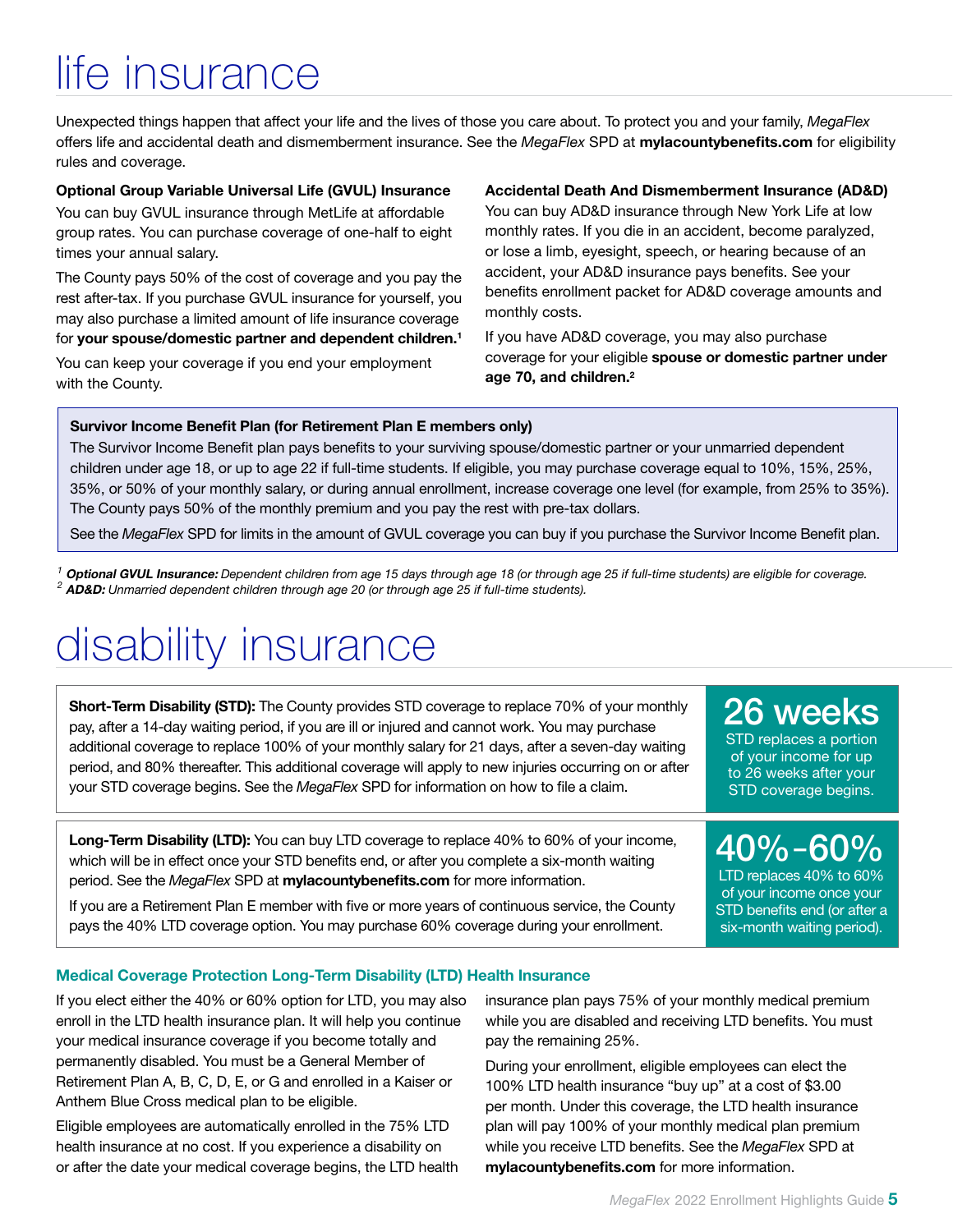### spending accounts

Spending accounts can help you save money on health care and dependent care costs. You never pay federal or state taxes on your contributions. You'll save 10% to 30% on eligible expenses.

| <b>MEGAFLEX OFFERS TWO SPENDING ACCOUNTS: ENROLL IN EITHER OR BOTH</b>                                                                                           |                                                                                                                                                                                                 |  |  |  |  |  |
|------------------------------------------------------------------------------------------------------------------------------------------------------------------|-------------------------------------------------------------------------------------------------------------------------------------------------------------------------------------------------|--|--|--|--|--|
| <b>Health Care Spending Account</b>                                                                                                                              | <b>Dependent Care Spending Account</b>                                                                                                                                                          |  |  |  |  |  |
| Pay eligible out-of-pocket health care expenses for yourself and<br>your eligible dependents <sup>1</sup> with pre-tax dollars, including but not<br>limited to: | Pay for eligible dependent care expenses with pre-tax dollars<br>while you and your spouse work outside the home or attend<br>school full time. These expenses include, but are not limited to: |  |  |  |  |  |
| • Medical plan copays and deductibles                                                                                                                            | • The cost of qualified day care centers, summer day camps,<br>preschools, and child and adult day care provided at your home                                                                   |  |  |  |  |  |
| • Prescription and over-the-counter medications                                                                                                                  |                                                                                                                                                                                                 |  |  |  |  |  |
| • Vision, dental, and chiropractic care                                                                                                                          | You can claim day care costs for children under age 13 or your                                                                                                                                  |  |  |  |  |  |
| • CDC-approved masks (gaiter-style masks and masks with<br>breathing valves or vents are not eligible), hand sanitizer, and<br>hand sanitizing wipes             | federal tax dependent <sup>1</sup> (including your spouse) who is physically<br>or mentally incapable of caring for himself/herself and lives with<br>you at least eight hours a day.           |  |  |  |  |  |
| • Menstrual products such as pads, liners, and similar products                                                                                                  | For a full list of expenses, see Publication 503 at irs.gov.                                                                                                                                    |  |  |  |  |  |
| For a full list of expenses, see Publication 502 at irs.gov.                                                                                                     |                                                                                                                                                                                                 |  |  |  |  |  |
| When you enroll, you decide how much to contribute to each account.                                                                                              |                                                                                                                                                                                                 |  |  |  |  |  |
| Maximum monthly contribution: \$200                                                                                                                              | Maximum monthly contribution: \$400 <sup>2</sup>                                                                                                                                                |  |  |  |  |  |
|                                                                                                                                                                  | Internal Revenue Service (IRS) regulations do not allow you to                                                                                                                                  |  |  |  |  |  |

You can carry over up to \$550 in unused funds to spend in the next Plan Year and still contribute up to the full \$2,400. carry over any unused funds in your Dependent Care Spending Account. Any funds not claimed by June 30, 2023, will be forfeited.

Expenses for both types of spending accounts must be incurred by December 31, 2022, and submitted for reimbursement by June 30, 2023. See the spending accounts section of the *MegaFlex* SPD at mylacountybenefits.com for more information.

#### Making Your Dependent Care Spending Account Even More Valuable

If you enroll in the Dependent Care Spending Account, the County will make a nontaxable monthly contribution to your account based on your annual base pay. You do not need to contribute, but you must enroll to be eligible for the County contribution. See the table below to find out how much the County will contribute in 2022.

| <b>YOUR ANNUAL BASE PAY</b> | <b>COUNTY'S MONTHLY CONTRIBUTION</b><br>(Subject to Annual Cap on Contribution) <sup>3</sup> |
|-----------------------------|----------------------------------------------------------------------------------------------|
| Less than \$30,000          | \$375                                                                                        |
| \$30,000 to \$34,999        | \$300                                                                                        |
| \$35,000 to \$39,999        | \$275                                                                                        |
| \$40,000 to \$44,999        | \$200                                                                                        |
| \$45,000 to \$49,999        | \$125                                                                                        |
| \$50,000 or more            | \$75                                                                                         |

*1 Per IRS rules, domestic partners and their children are not considered federal tax dependents; you cannot file spending account claims for their expenses.*

*<sup>2</sup> Total contributions to a Dependent Care Spending Account — yours, your spouse's, and the County's — cannot exceed \$5,000 a year if you are single or married filing jointly, or \$2,500 if married filing separately (IRS limits).*

*<sup>3</sup> The County caps total annual County contributions. If the cap is reached for 2022, the monthly*  contribution described above will be reduced pro rata for the month in which the cap is reached, *then will be stopped completely for the remainder of the Plan Year. Because of the cap, there is no guarantee that you will receive the full monthly contribution shown above during the entire Plan Year. You will be notified if the County contribution is reduced or stopped during the Plan Year. See the* MegaFlex *SPD at mylacountybenefits.com for more information.*

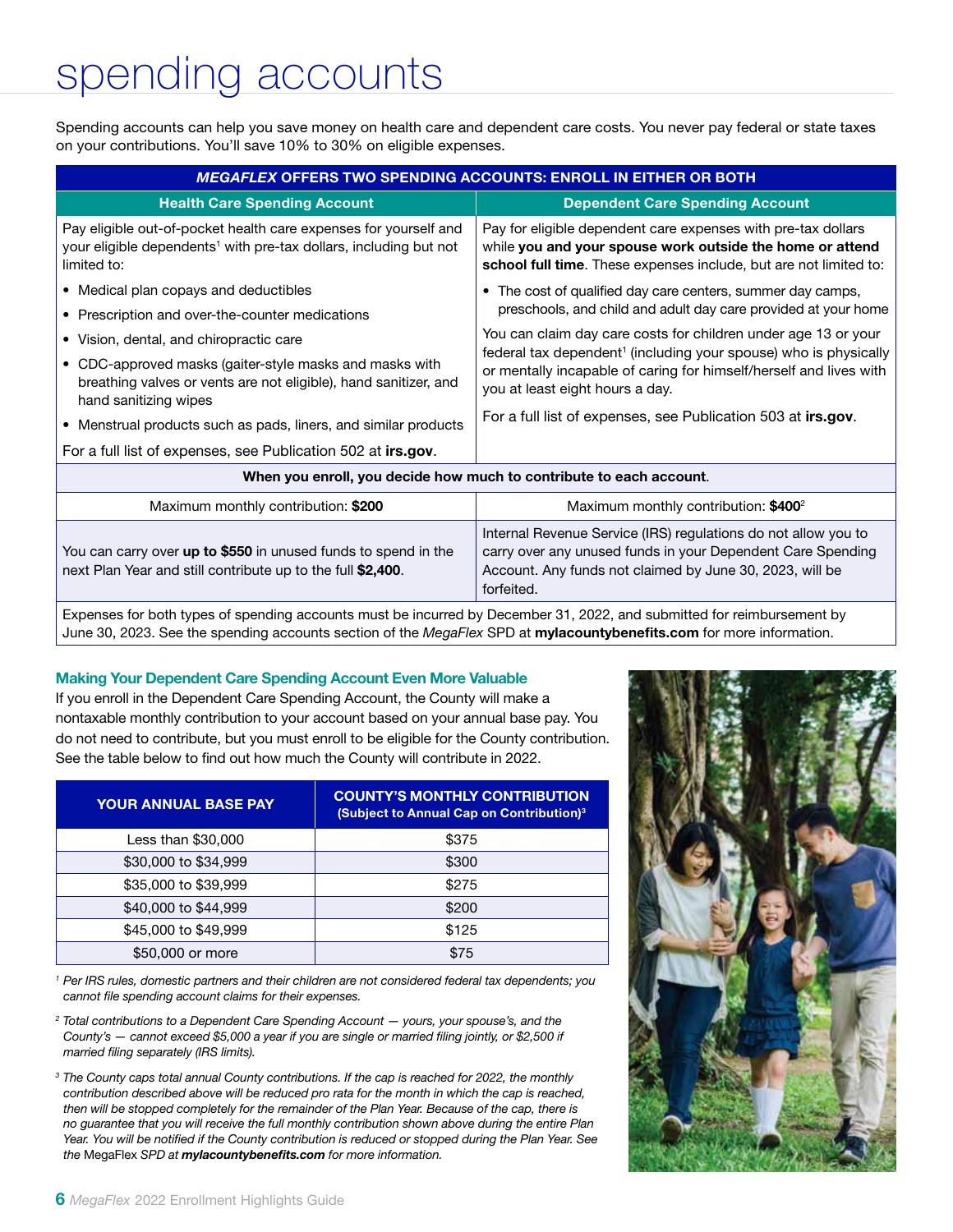### Account Reminders

- You must submit itemized receipts to be reimbursed by HealthEquity. Health care receipts must show: 1. Patient's name 2. Provider's name 3. Date of service 4. Type of service 5. Out-of-pocket cost
- You may submit claims only for the months in which you are an active participant. If you stop contributing because of an enrollment change, you leave the County, or you retire, you're no longer considered an active participant beginning the month you stop making contributions. See the Important Rules section in the *MegaFlex* SPD at mylacountybenefits.com.

### **Important Spending Community Spending Accounts Made Easier**

#### HealthEquity's EZ Receipts App

Available at the Apple App Store or Google Play.

- File claims and submit itemized receipts
- View your transactions
- Check your account balances

#### HealthEquity Visa Card

- Pay instantly at most providers and pharmacies
- Save time because you do not have to file claims for common expenses
- Order extra Visa cards for eligible dependents

# benefit changes during the year: life events

After your enrollment deadline, you can't change your benefits until the next annual benefits enrollment unless you have a qualified life event. If you do, and want to change your benefits, you have 90 days from the date of the event to make changes and submit supporting documentation.

Below are a few examples of qualified life events.

| <b>LIFE EVENT</b>                                                                                                | <b>SUPPORTING DOCUMENTATION</b>                                                                                                                                                                                                          |  |  |
|------------------------------------------------------------------------------------------------------------------|------------------------------------------------------------------------------------------------------------------------------------------------------------------------------------------------------------------------------------------|--|--|
| Marriage                                                                                                         | • Spouse's Social Security number and<br>A copy of:<br>• Church, county, state marriage certificate, or<br>• Foreign marriage certificate (requires notarized<br>translation)                                                            |  |  |
| Enter into a domestic<br>partnership                                                                             | • A County of Los Angeles Declaration of Domestic<br>Partnership Form, and proof you live in the same<br>home, or<br>• State of California Declaration of Domestic<br>Partnership Form                                                   |  |  |
| A child born to you,<br>adopted or placed with<br>you for adoption, or for<br>whom you are the legal<br>guardian | • Child's Social Security number and<br>Depending on the situation, a copy of:<br>Hospital, state, or county birth certificate, or<br>٠<br>Legal adoption or placement documents, or<br>٠<br>Court-appointed guardianship documents<br>٠ |  |  |
| Divorce or legal<br>separation                                                                                   | A copy of:<br>Legal court document with the effective date of<br>divorce or legal separation                                                                                                                                             |  |  |
| Terminate a domestic<br>partnership                                                                              | • County of Los Angeles Termination of Domestic<br>Partnership Form, or<br>• State of California Notice of Termination of Domestic<br>Partnership Form                                                                                   |  |  |
| Military leave<br>(beginning or ending)                                                                          | A copy of:<br>Official Military Orders, or<br>Other supporting documentation showing the date<br>$\bullet$<br>military leave begins or ends                                                                                              |  |  |

This table provides a general overview. For a complete list of qualified life events and applicable rules, see the *MegaFlex* SPD at mylacountybenefits.com.

#### Life Event Enrollment Process

- **1.** Log on to mylacountybenefits.com, click on the "Enroll or Make Changes" button and select the "Life Events" link. Follow the instructions.
- **2. Confirm your elections** by clicking on the yellow confirmation button.
- **3.** Submit appropriate supporting documentation (e.g., marriage certificate, birth certificate) and provide Social Security numbers if necessary:
	- Write your employee number on each certificate and document
	- Scan your documents for upload or email
	- See "Submitting Required Documentation" in the Quick Start Summary
- 4. Review your confirmation statement when you receive it in the mail. This statement shows the effective date of any approved changes. It is mailed to you after the Plan Administrator approves your supporting documentation.

Unable to enroll online? Call 888-822-0487 to enroll.